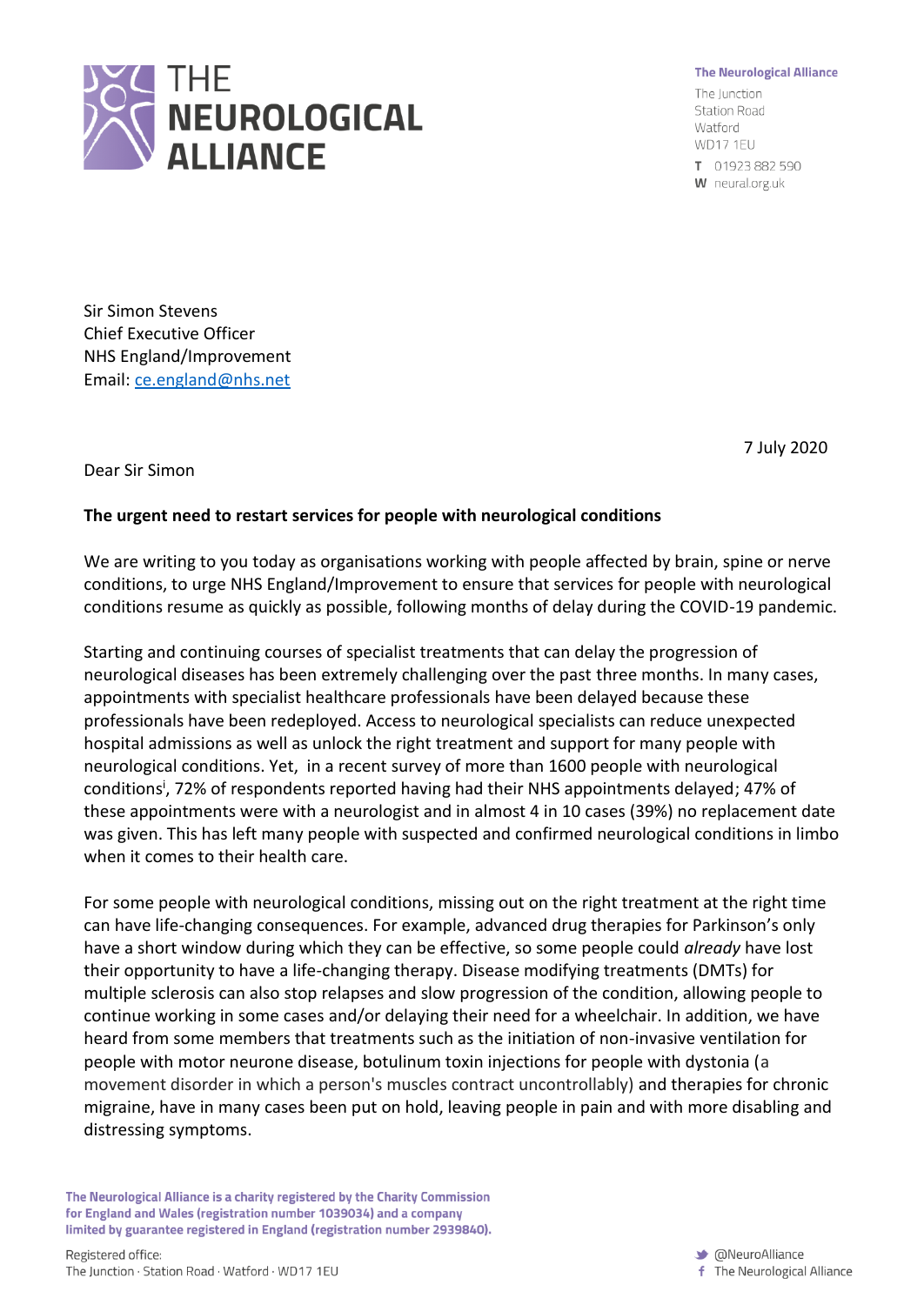For the above reasons, the Neurological Alliance is today launching the briefing **Restarting services for people with neurological conditions after the COVID-19 pandemic - and planning for the longer term** (attached), urging the NHS in England to take the following action as a matter of urgency:

- As soon as it is clinically safe to do so, key services for people with neurological conditions, including diagnostic assessments and tests, MRI scans, the delivery of therapies, rehabilitation services and neurosurgery, must be resumed. We are asking NHS England/Improvement (NHSE/I) to apply the same leadership they have shown to restarting cancer and fertility services, to the restart of services for people with neurological conditions.
- Using Association of British Neurologists (ABN) guidance on recommencing neurology services as a starting point (issued on 21 May 2020) and in consultation with patient groups and the National Neurosciences Advisory Group (NNAG), NHSE/I should urgently set out their priorities for the resumption of hospital and community neurology services.
- Tackling the anticipated backlog of 227,000 neurology and 58,000 neurosurgery appointments by the end of 2020<sup>ii</sup> (even without a second spike in COVID-19 cases), must be prioritised by the NHS to avoid a significant decline in the health and/or mobility of people with neurological conditions, which will result in increased costs to the NHS and social care in the longer term, and a significantly decreased quality of life for those waiting for these services.
- As services resume, people with neurological conditions should be offered a choice of settings (both remote and face-to-face) where possible, given the fact that not all consultations and/or assessments can be carried out safely by telephone or video-conference according to our members, as set out in the attached report. For virtual consultations, capacity must be in place to enable subsequent face-to-face appointments to take place where this is required.
- There must also be adequate support and capacity within NHS mental health services to deal with the immediate mental health needs of people with neurological conditions who are in the 'shielding' group or who have been self-isolating because they are clinically vulnerable, reflecting the significant co-morbidity of neurological and mental health conditions.
- The short-term rehabilitation contracts introduced to cope with the COVID-19 crisis, with lower service specifications, should not be rolled over or become permanent. Patients discharged prematurely due to COVID-19 must be regularly reviewed to ensure their mobility and motor function is not deteriorating. Many people with life-changing brain injuries have also had their rehabilitation programmes cut back or cancelled, with no indication as to when they will resume. This is not acceptable as these are the very services that help them to lead an independent life.

Finally, the needs and preferences of people with neurological conditions should be central to decisions made about reconfiguring NHS services, particularly when considering the wider use of telemedicine and digital tools, to ensure that no one is excluded as a result of the wider adoption of digital technology, which could drive further health inequalities. In the longer term, the Neurological Alliance is calling for a National Plan for Neurology, to put neurological conditions on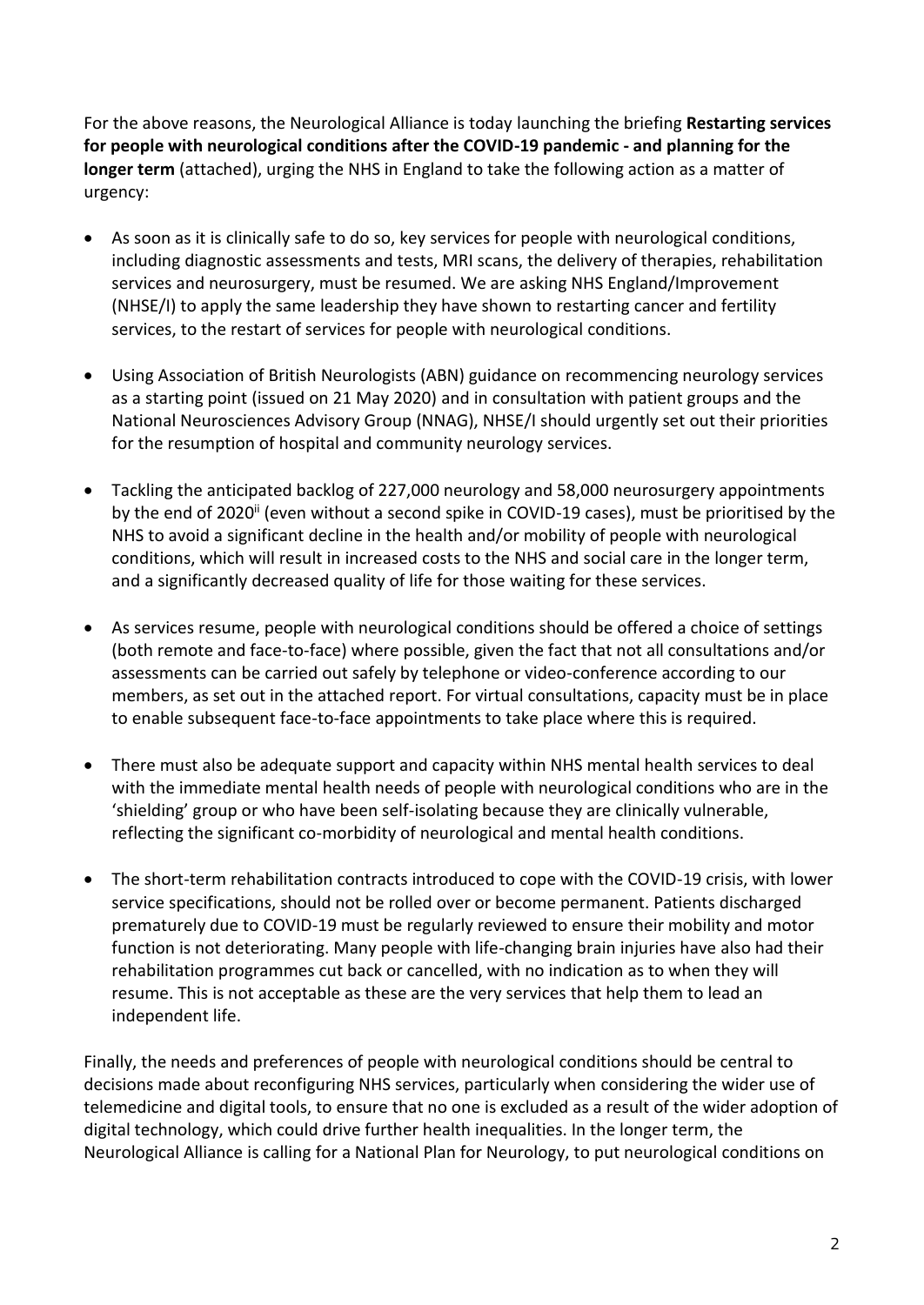the same footing as the key conditions prioritised in the NHS Long Term Plan. People with neurological conditions have been left behind for too long.

The Neurological Alliance and its members are keen to work with you to achieve these goals, and to find solutions that enable us to address the current gaps in neurological treatment, care and support.

We look forward to your response.

Yours sincerely

AS S

Georgina Carr Chief Executive **Neurological Alliance**

Sue Millman Chief Executive Officer **Ataxia UK**

Jon Spiers Chief Executive Officer **Autistica**

Peter Cornell Chair **Black Country Neurological Alliance**

Marc Smith Chief Executive Officer **Brain and Spine Foundation**

Caroline Blakely Chief Executive Officer **Brain Research UK**

David Mitchell Chair **British Polio Fellowship**

Simon Bull Chief Executive Officer **Charcot-Marie-Tooth United Kingdom**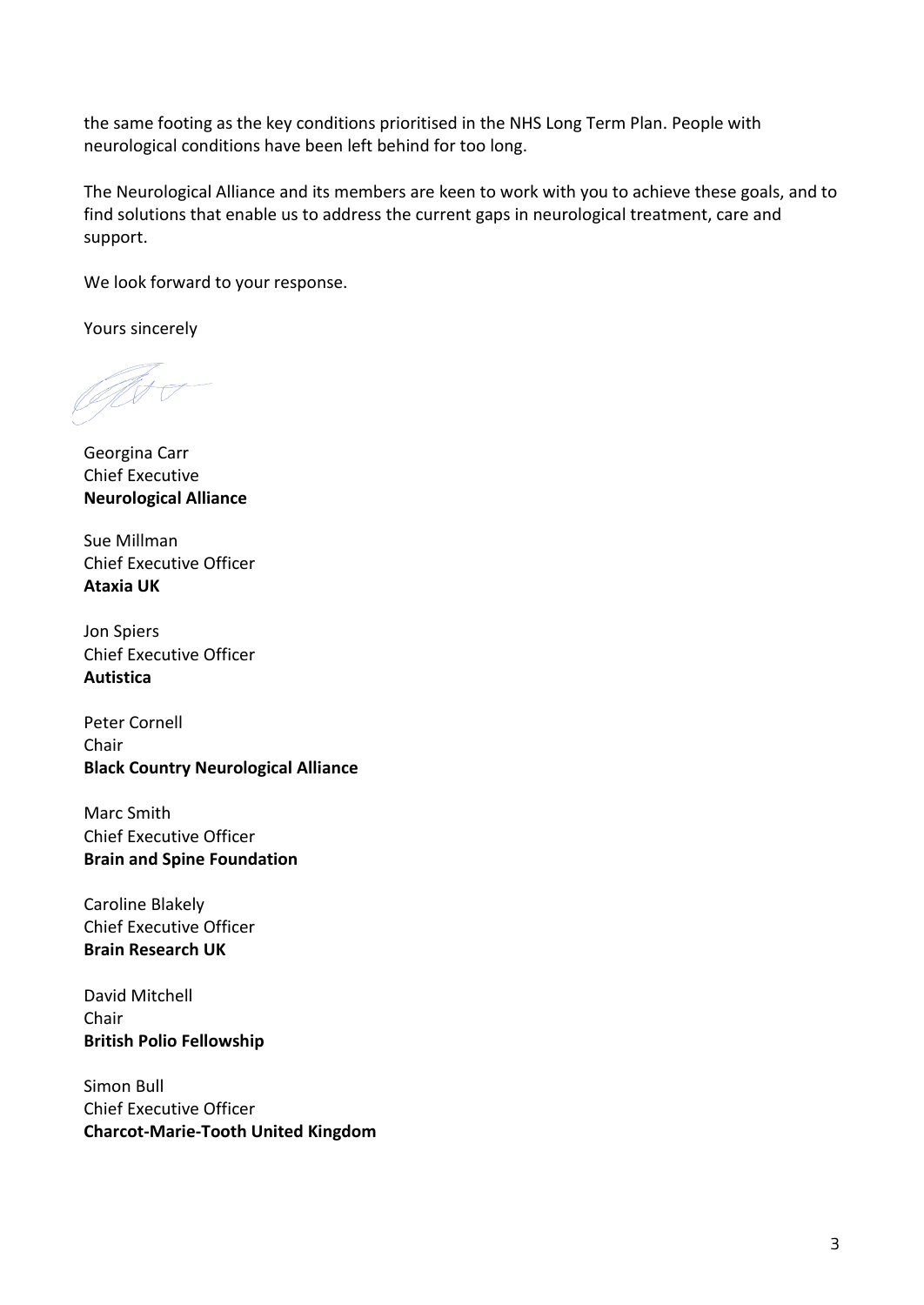Glenys Marriott Chair **Cumbria Neurological Alliance** Chair **Headway South Cumbria** 

Helen Matthews Deputy Chief Executive **The Cure Parkinson's Trust**

Sara Garland Founder and Chief Executive **The Daisy Garland**

Austin Willett Chief Executive Officer **Different Strokes**

Dr Elizabeth Corcoran Chair **Downs Syndrome Research Foundation UK**

Chris Bradshaw Chair **The Dystonia Society**

Maxine Smeaton Chief Executive Officer **Epilepsy Research UK**

Dawn Golder Executive Director **FND Hope UK**

Deb Troops Chair **Greater Manchester Neurological Alliance**

Caroline Morrice Chief Executive Officer **Guillain-Barre & Associated Inflammatory Neuropathies**

Philip Lee Chief Executive Officer **Epilepsy Action**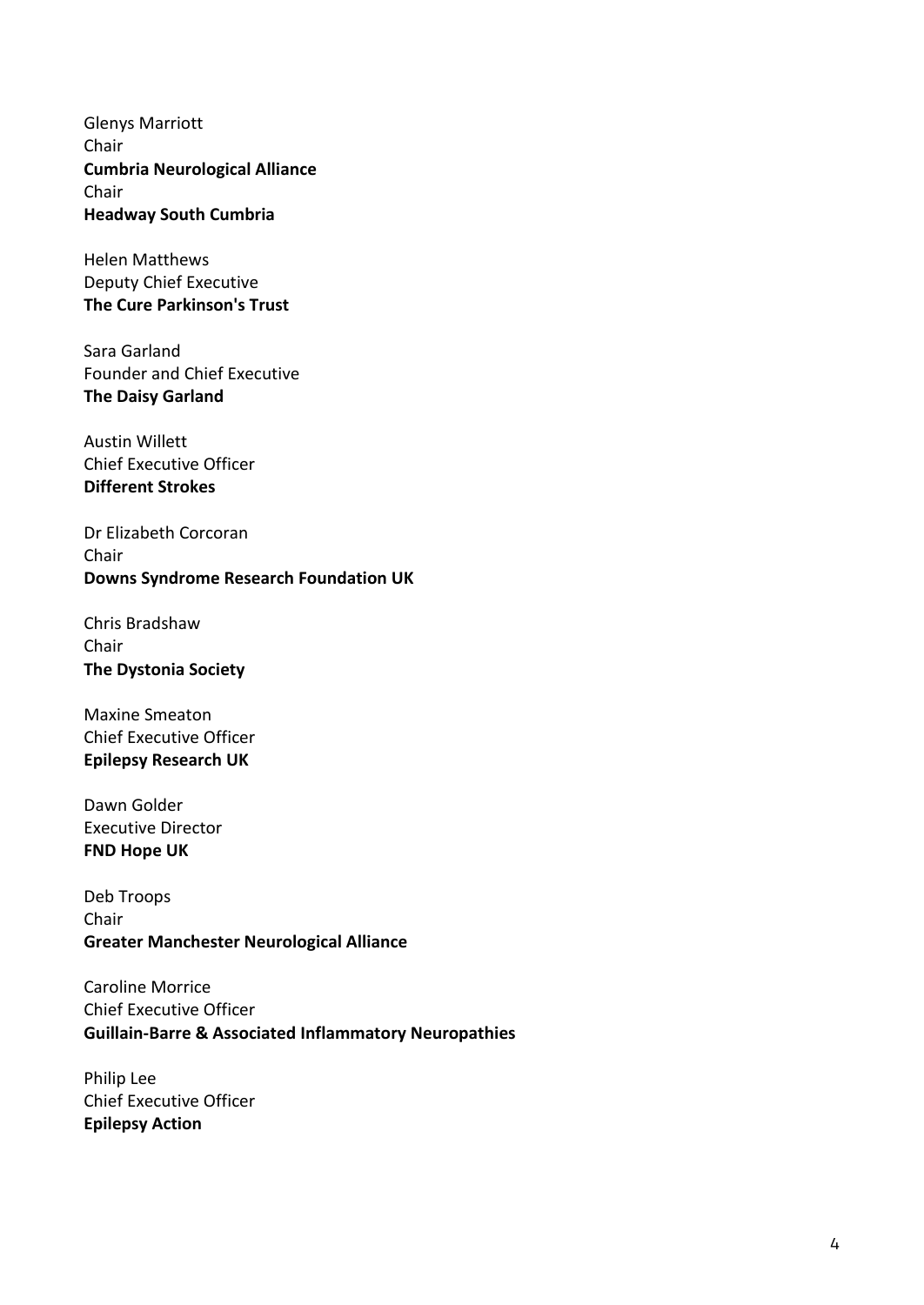Anne Meader Chair **Hampshire Neurological Alliance**

Cath Stanley Chief Executive Officer **Huntington's Disease Association**

Shelly Williamson Chair **IIH UK (Idiopathic Intracranial Hypertension)**

Emma Williams Founder/Trustee/Chief Executive Officer **Matthew's Friends Charity Global**

Sally Light Chief Executive Officer **Motor Neurone Disease Association**

Frank Ludlow Chair **MS National Therapy Centres**

Nick Moberly Chief Executive Officer **MS Society**

David Martin Chief Executive Officer **MS Trust**

Karen Walker Chief Executive Officer **Multiple System Atrophy Trust**

Sarah Cuthell Chief Executive Officer **Myaware**

Matt O'Neill Chair **Narcolepsy UK**

Joanne Cole Head of Operations **Neuro Key**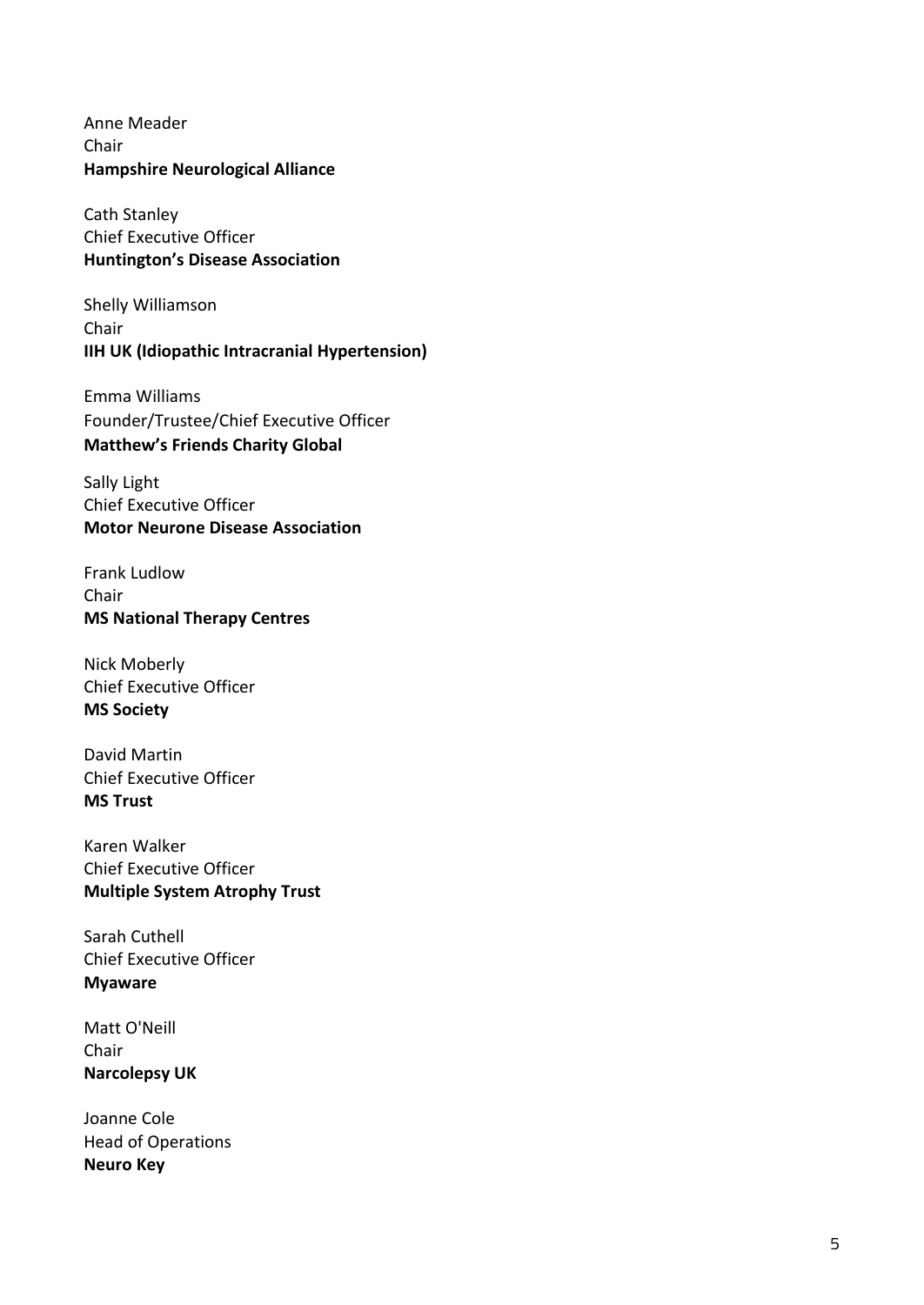David Garmon-Jones Trustee **Neurological Alliance**

Steve Ford Chief Executive Officer **Parkinson's UK**

Donald Gordon Cofounder and Chair **Ring 20 Research and Support UK**

Gaynor Edwards Chief Executive Officer **Spotlight YOPD**

Jane Hanna OBE Chief Executive Officer **SUDEP Action (Sudden Unexpected Death in Epilepsy)**

Heidi Travis Chief Executive Officer **Sue Ryder**

Suzanne Dobson Chief Executive Officer **Tourettes Action**

Sally Rodohan President **Transverse Myelitis Society**

Adrian Hale Chief Executive Officer **Trigeminal Neuralgia Association UK**

Chloe Hayward Executive Director **The United Kingdom Acquired Brain Injury Forum (UKABIF)**

**cc** Rt. Hon. Matt Hancock MP, Secretary of State, Department of Health and Social Care Prof Stephen Powis, National Medical Director, NHS England John Stewart, National Director, Specialised Commissioning, NHS England

**Attached:** Restarting services for people with neurological conditions after the COVID-19 pandemic and planning for the longer term (Neurological Alliance, July 2020).